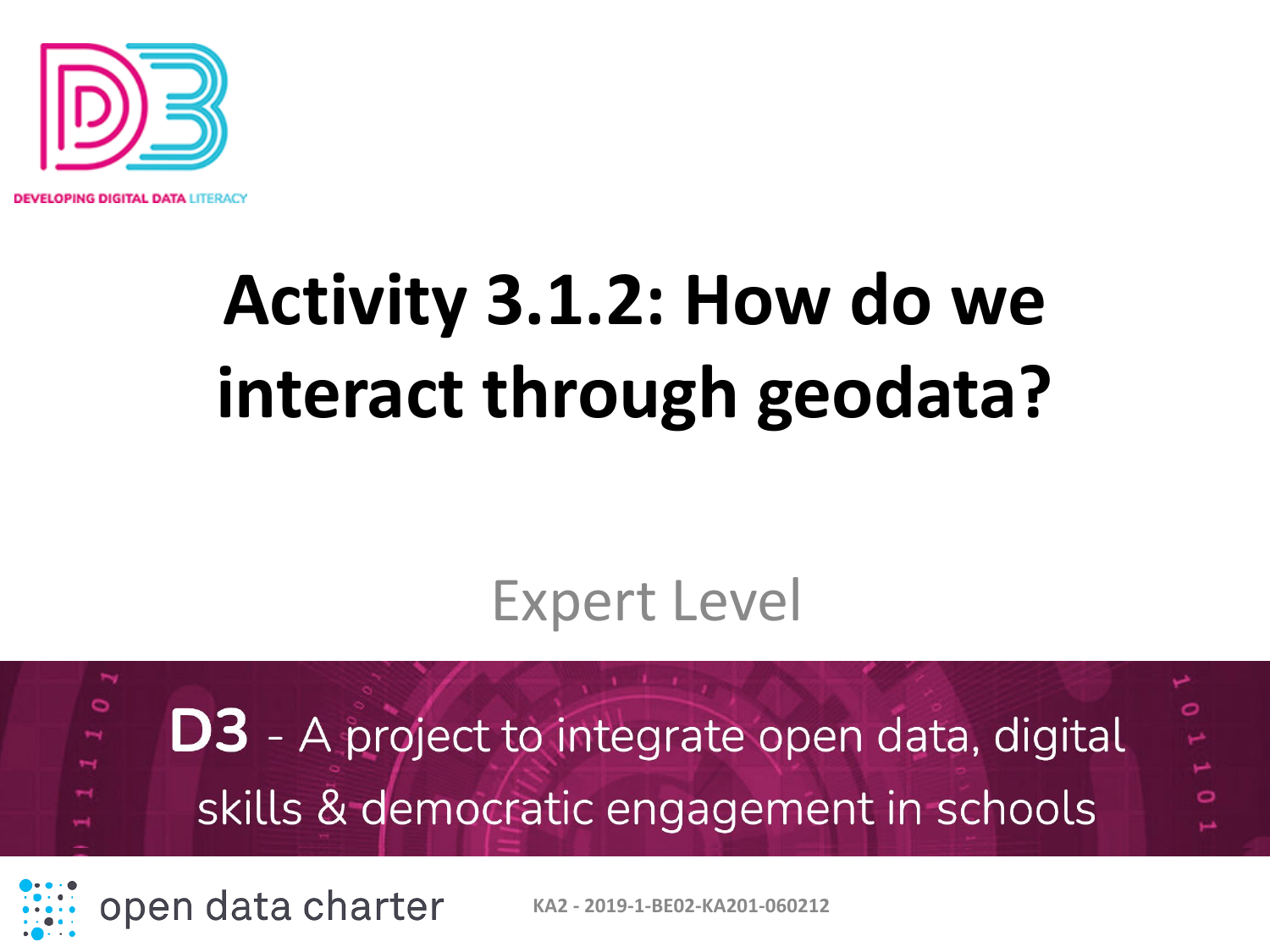

#### **How do we interact through geodata?**

N**g digital data** literacy

**Tools, data & Resources needed:**  Internet, mobile phone/computer

**Time required:** 30 minutes: Create your map 60 minutes: Maps analysis for disease control and prevention 20-30 minutes: GeoInquiries







open data charter **KA2 - 2019-1-BE02-KA201-060212**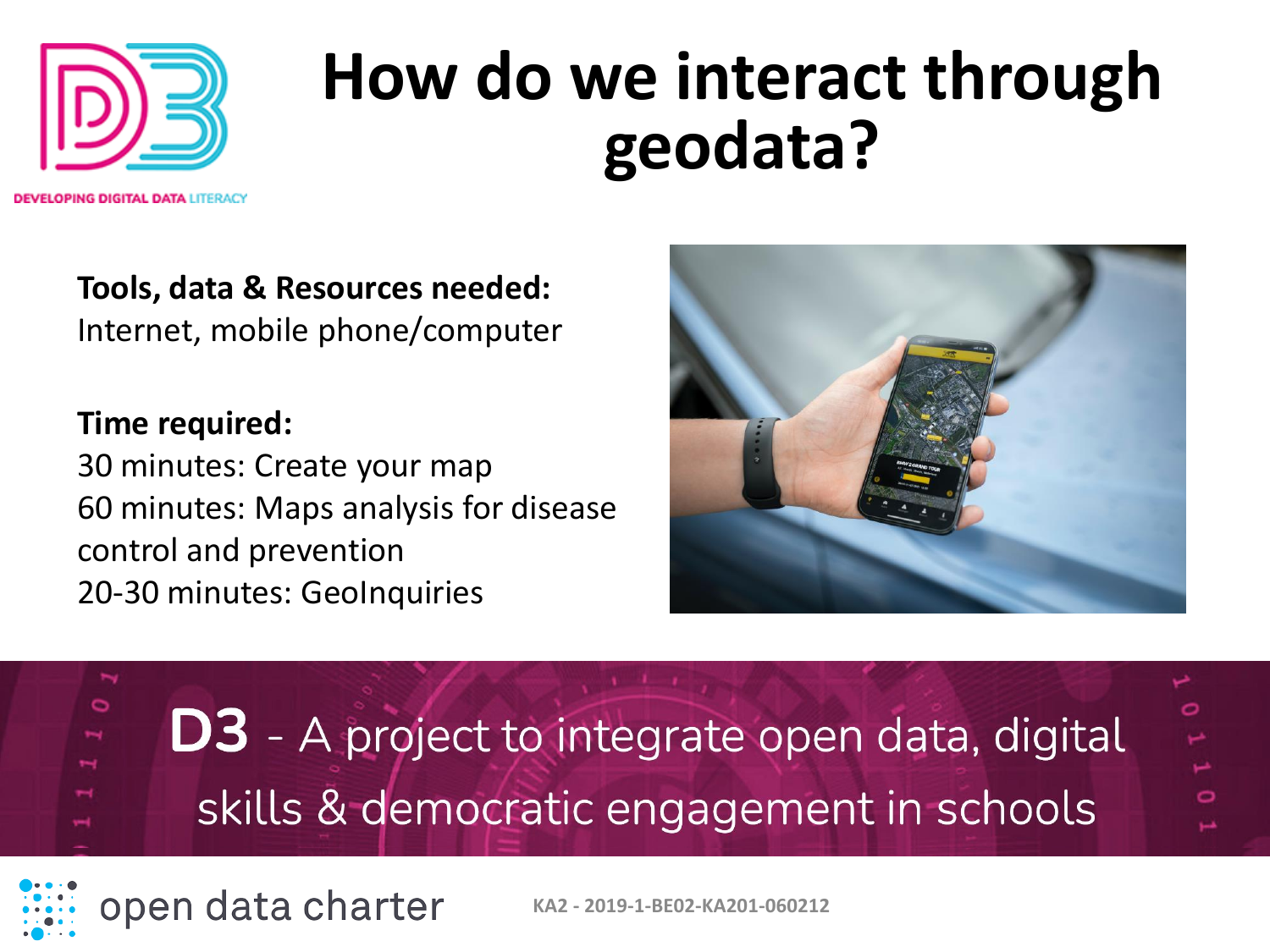

#### **Geodata**

- allow people to communicate and connect, linking to a specific location
- can be collected through different telematic devices, such as GPS (Global Positioning Systems), geospatial satellite imagery, IoT (Internet of Things)
- May relate to a wide variety of areas, as socioeconomic (demographics, economy, crime); transportation (roads, railways, airports); environmental (agriculture, soils, climate).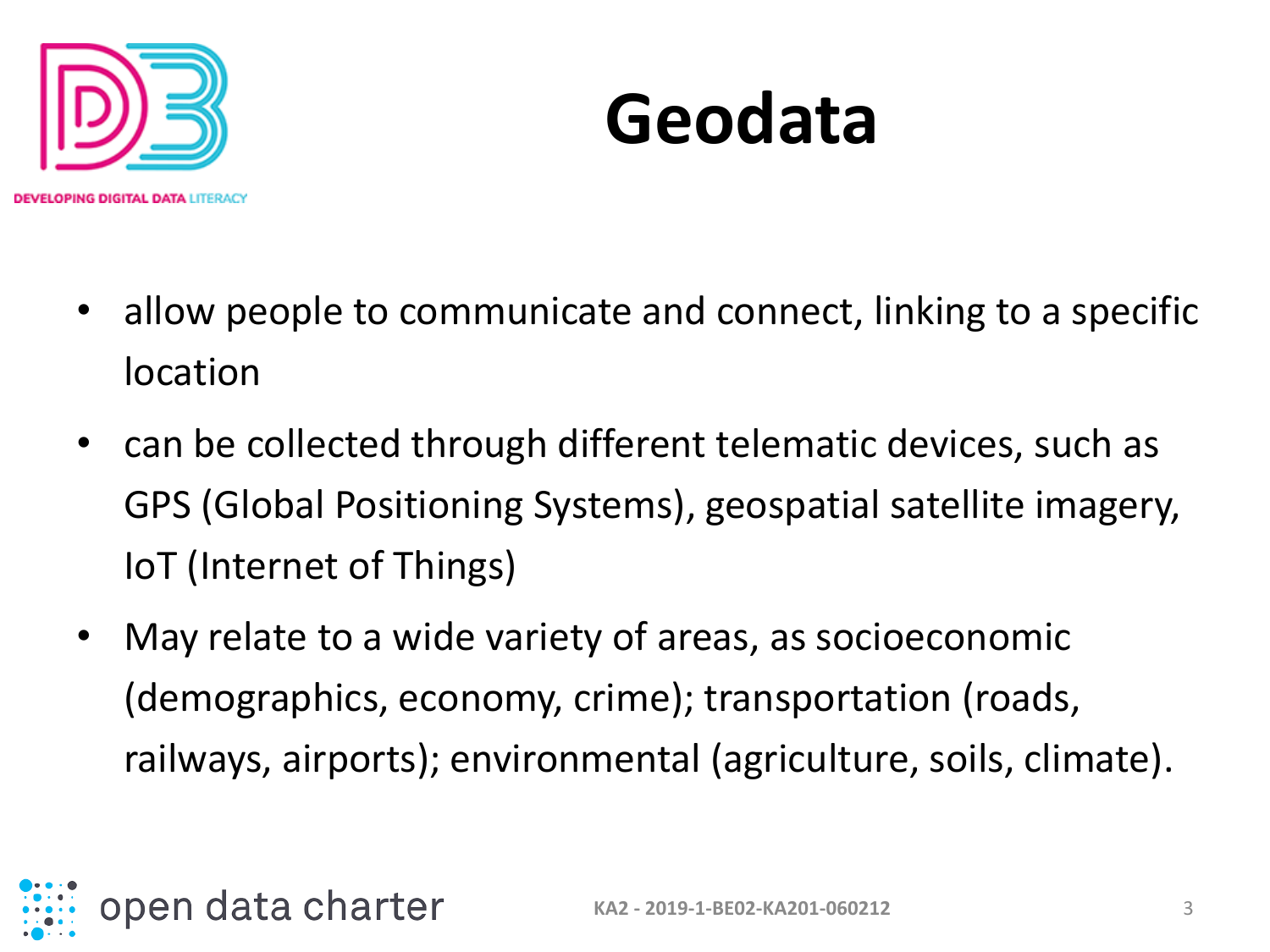

## **What is a GIS?**

- Computer-based system, using a digital geodata software to collect, store and examine geospatial data, and to create maps for the analysis of environmental and socioeconomic trends.
- Watch the **[video](https://www.youtube.com/watch?v=LHDCRjAxpI0&t=61s)**



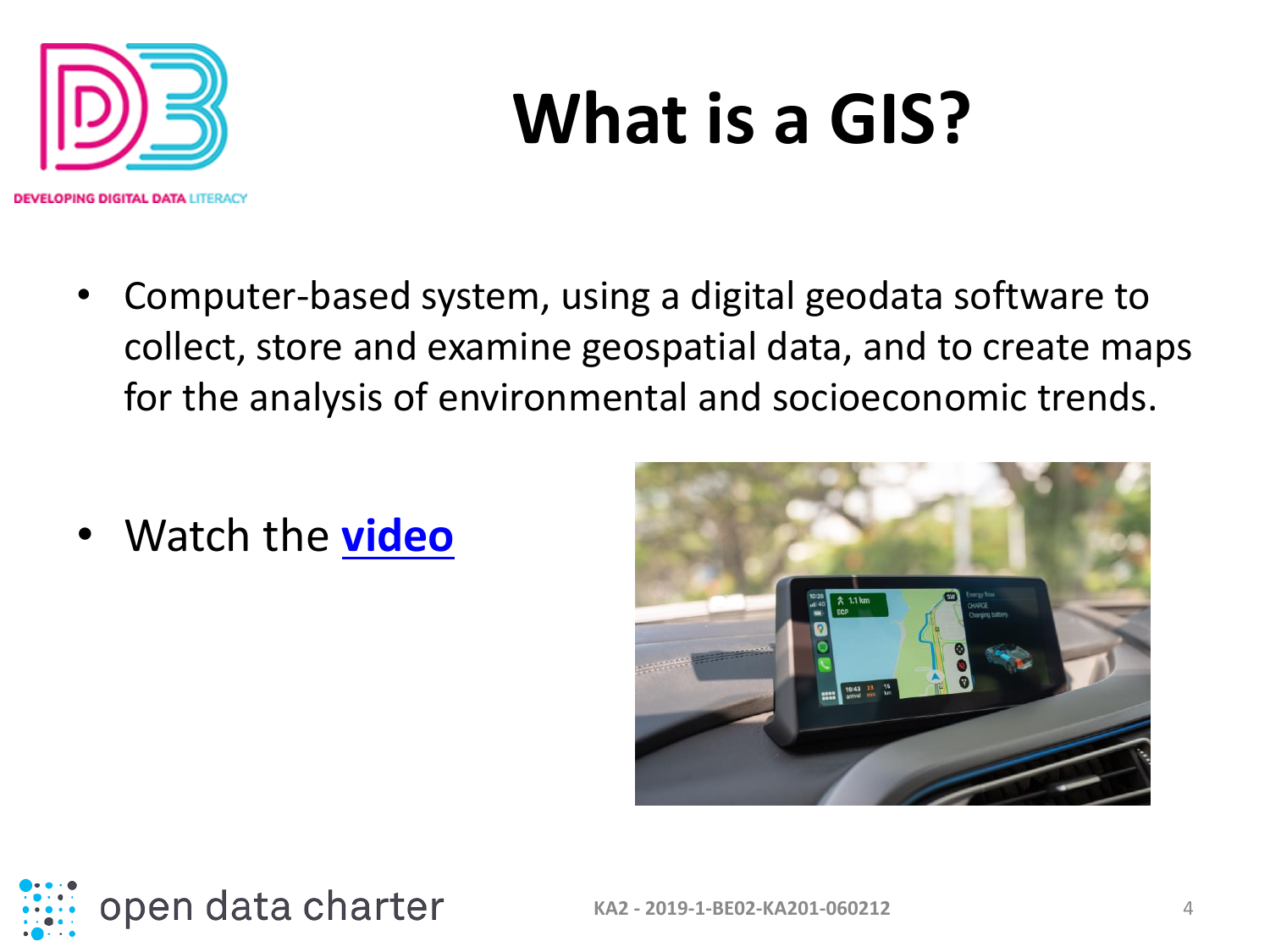

## **GIS in the classroom**

- Simpler data analysis by adding a graphic representation, e.g. map/chart/table.
- Enhanced students' interest, critical thinking, problem solving and spatial data analysis skills.
- Why should you use GIS in your teaching? Watch the [video](https://www.youtube.com/watch?v=7fnaOWfP-9A&t=69s)

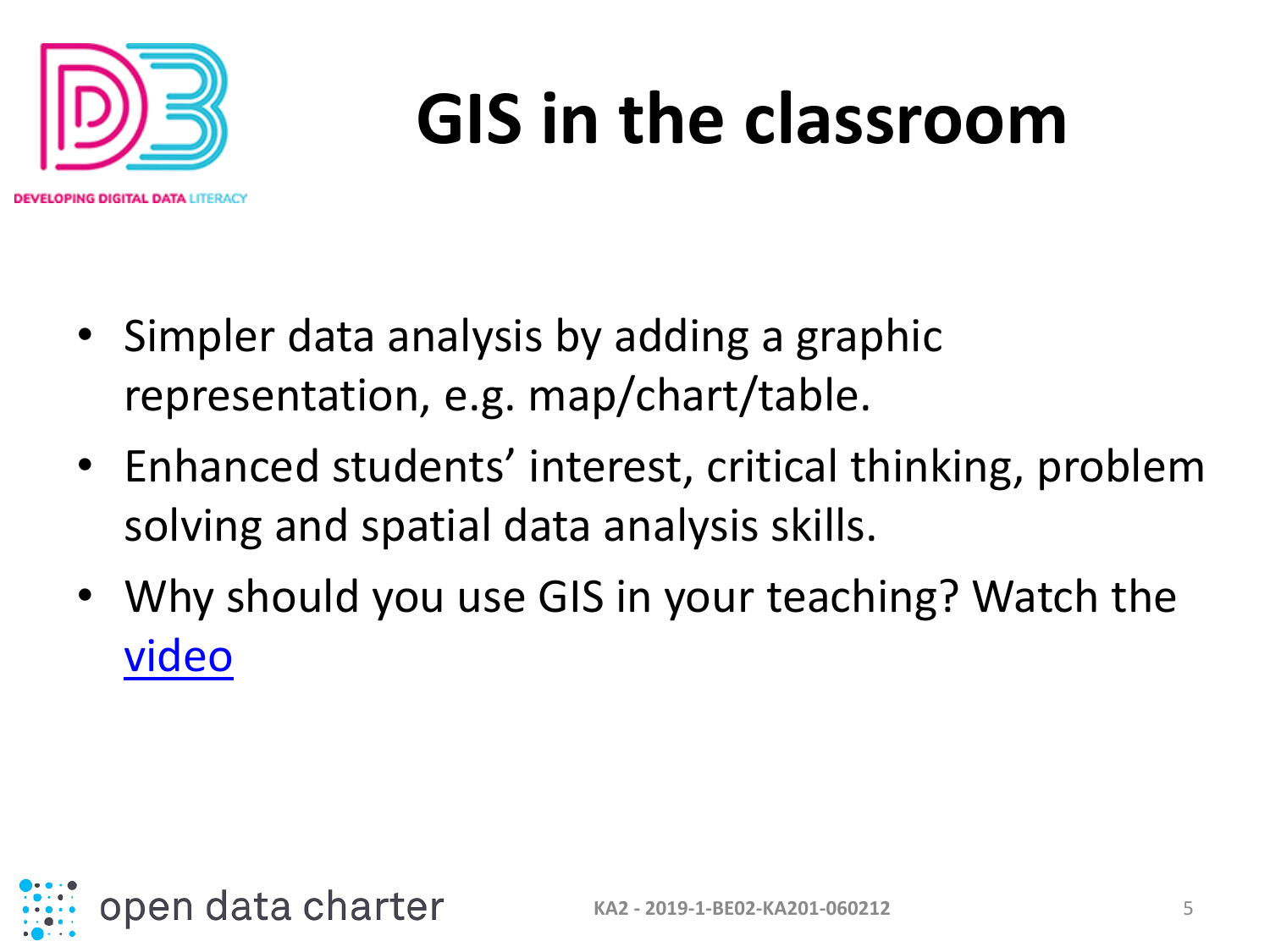

**OPING DIGITAL DATA LITERACY** 

#### **If you are new to the use of maps and GIS simply start by making yours!**





**KA2 - 2019-1-BE02-KA201-060212** 6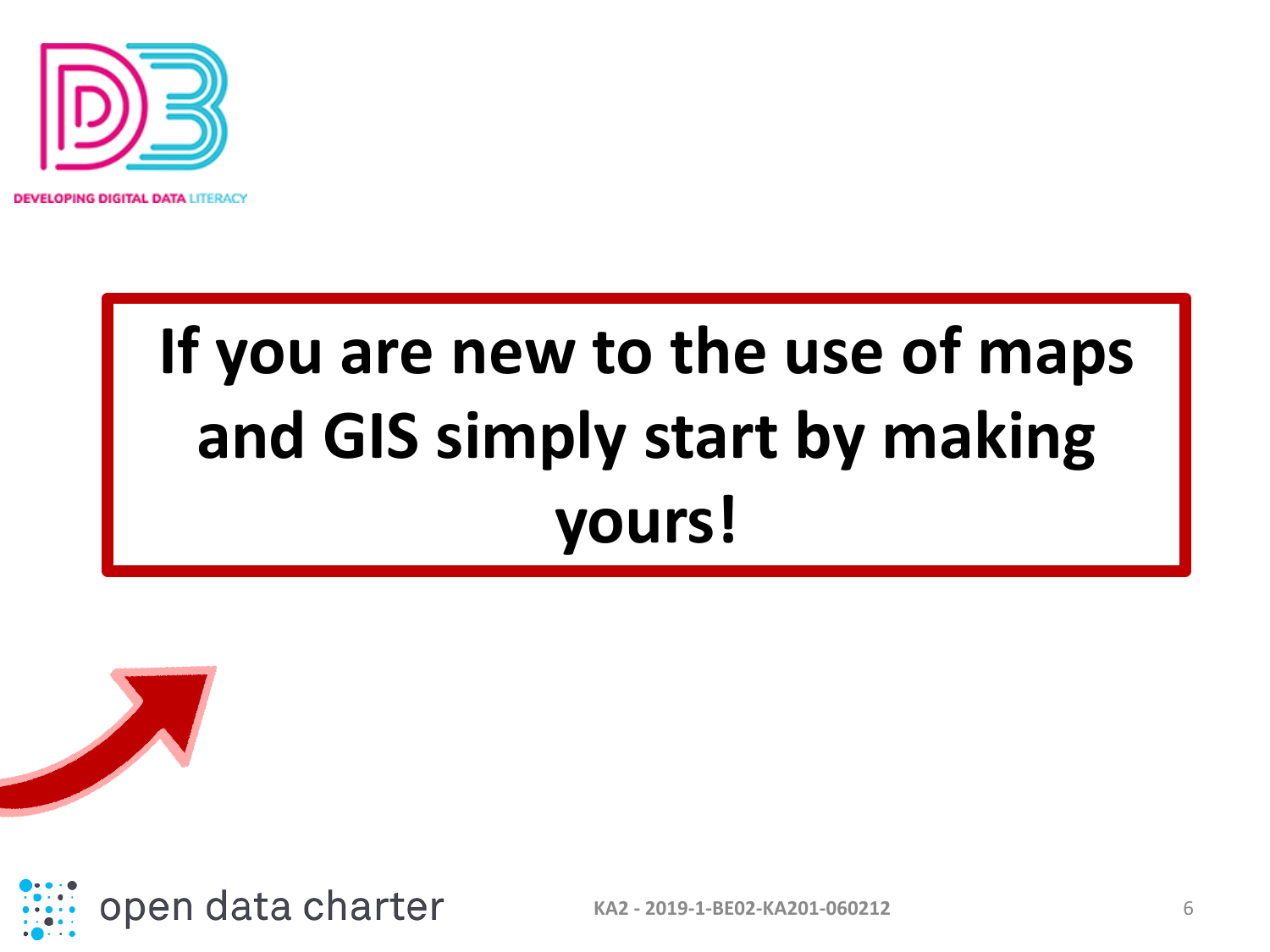

# **ArcGIS Online**

- Access to many different maps and data.
- Introductory guide to ArcGIS: [https://doc.arcgis.com/it/arcgis-online/get](https://doc.arcgis.com/it/arcgis-online/get-started/get-started-with-maps-mv.htm)started/get-started-with-maps-mv.htm
- Esri Map Book shows the potential of digital geography for the communication of new, deeper [meanings: https://www.esri.com/en-us/esri-map](https://www.esri.com/en-us/esri-map-book/maps#/list)book/maps#/list

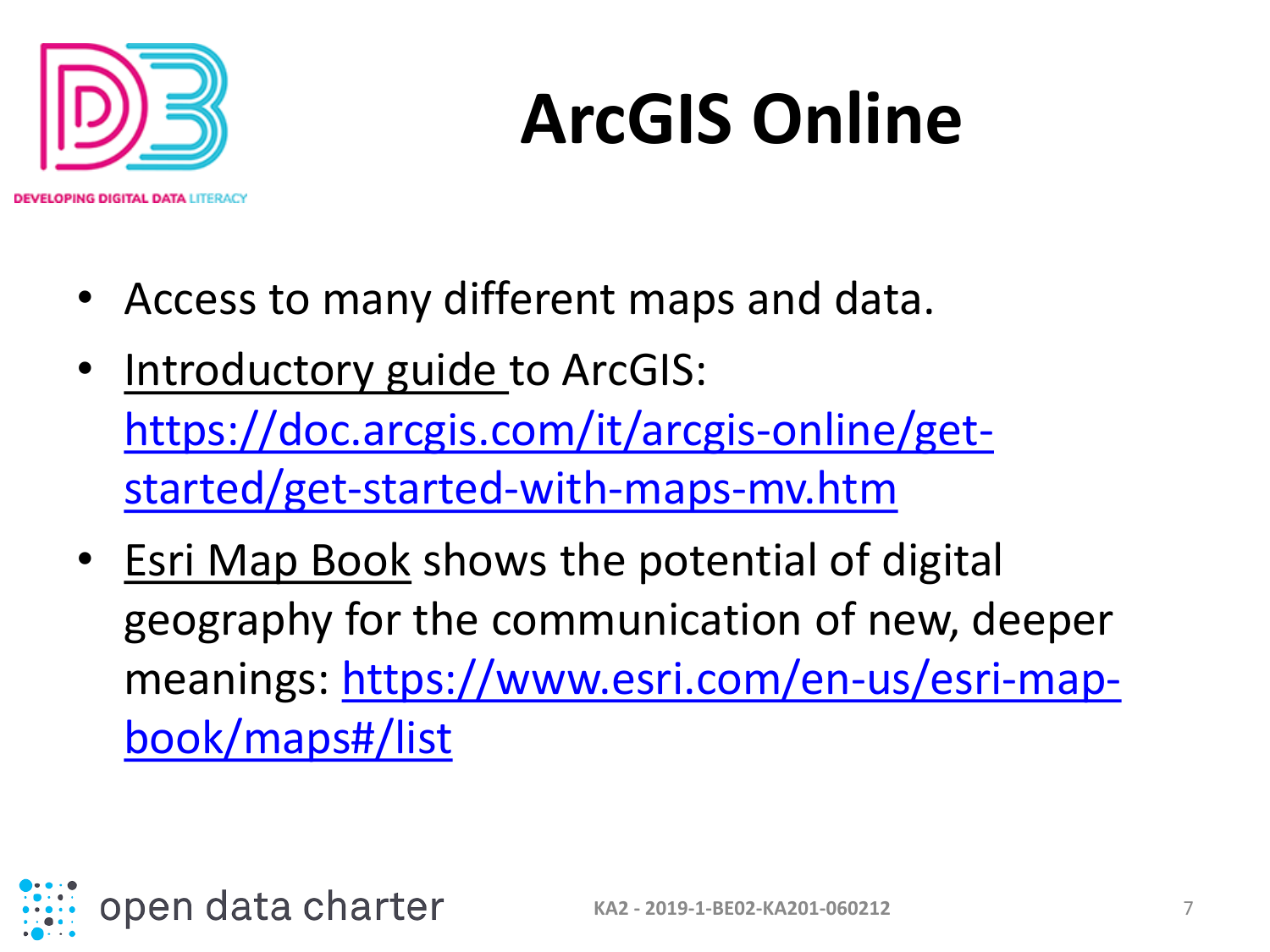

**OPING DIGITAL DATA LITERACY** 

# **Why don't you try this activity with your students?**

Adapted from: https://www.nationalgeographic.org/activity/analyzing-disease-outbreaks/



**KA2 - 2019-1-BE02-KA201-060212** 8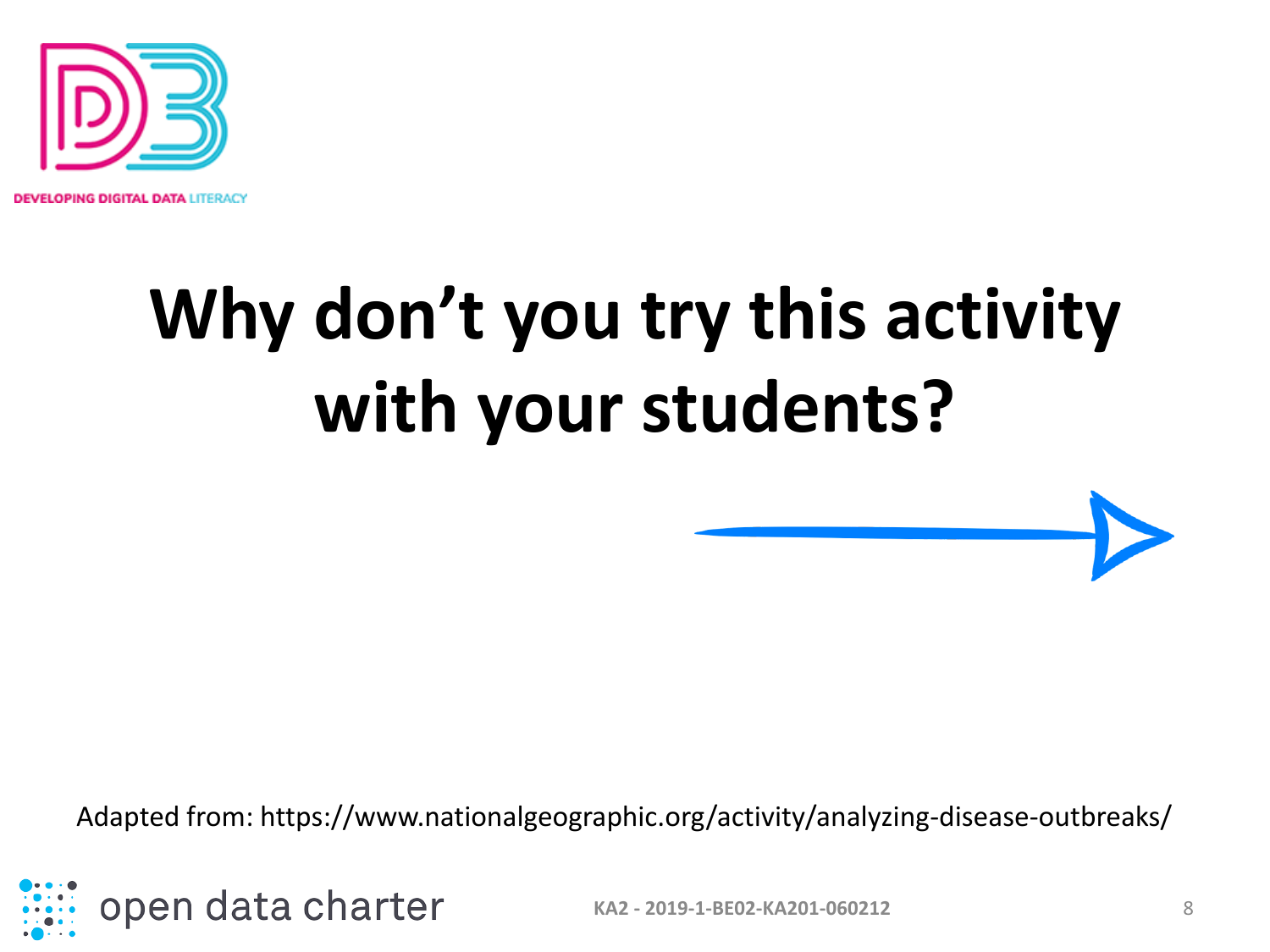

### **Map analysis for disease control and prevention**

I**NG DIGITAL DATA** LITERACY

Choose one of the following maps:

- [Flu](https://www.cdc.gov/flu/weekly/usmap.htm)
- **[Lyme](https://www.cdc.gov/lyme/datasurveillance/maps-recent.html)**
- [COVID-19](https://covid19.who.int/)
- [COVID-19 \(b\)](https://experience.arcgis.com/experience/3a056fc8839d47969ef59949e9984a71)



Make them examine data on the map through a four-level analysis:

- Level I: What are you looking at? Where and when is this?
- Level II: What patterns can you identify?
- Level III: How can you explain these patterns on the map?
- Level IV: Why is this important?

open data charter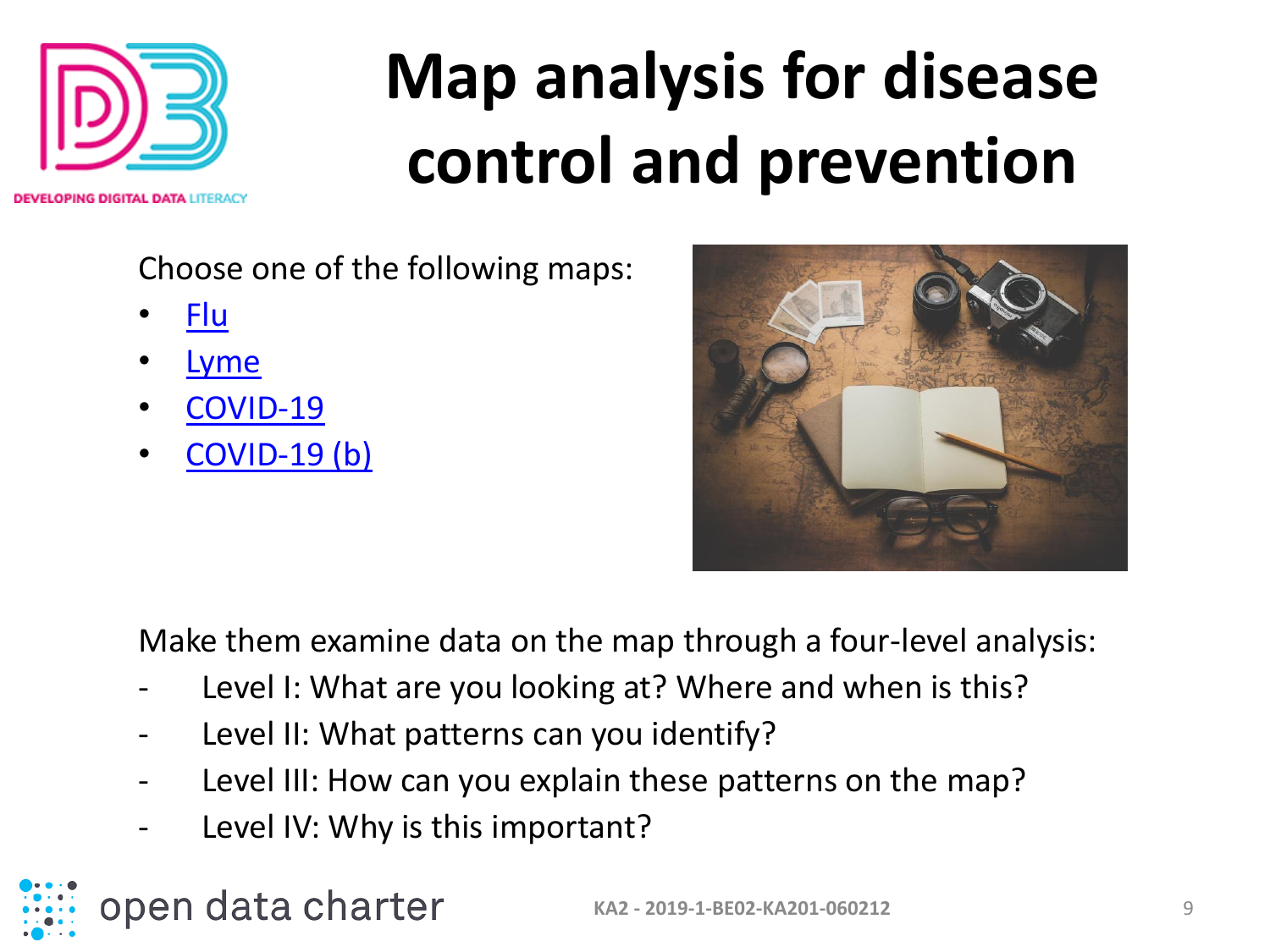

### **Map analysis for disease control and prevention**

#### Now, **discuss**:

- Is it easy to understand the spread of the disease over time?
- Do the colours facilitate your understanding?
- Does this map help you predict anything about future trends in the virus spread?

**Divide them in pairs**: they will discuss differences in their analysis (if the map is the same) or in the maps (if the maps are different).

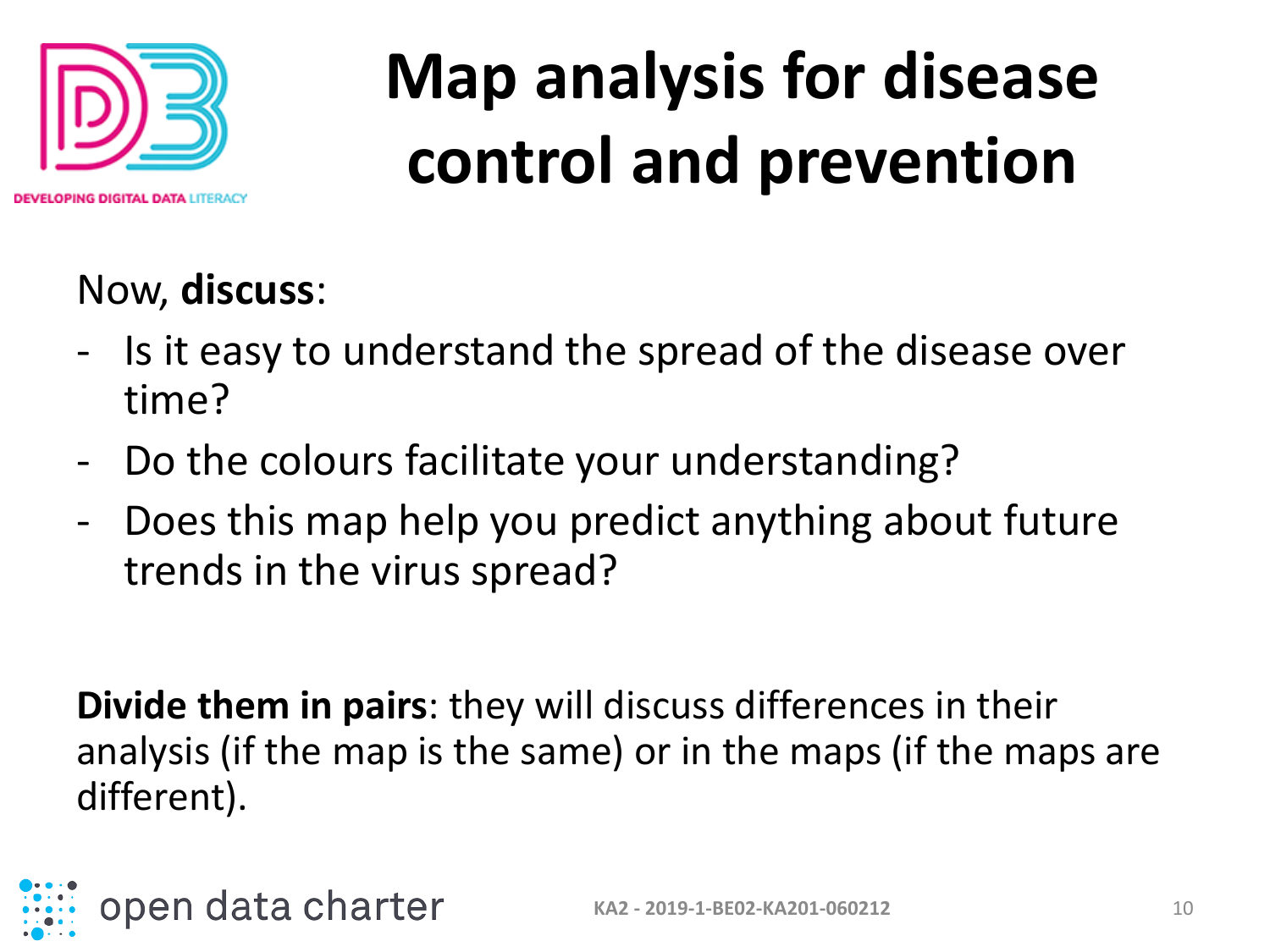

**OPING DIGITAL DATA LITERACY** 

#### **How to use maps in your teaching?**

#### **Here is another suggested activity…**



**KA2 - 2019-1-BE02-KA201-060212** 11